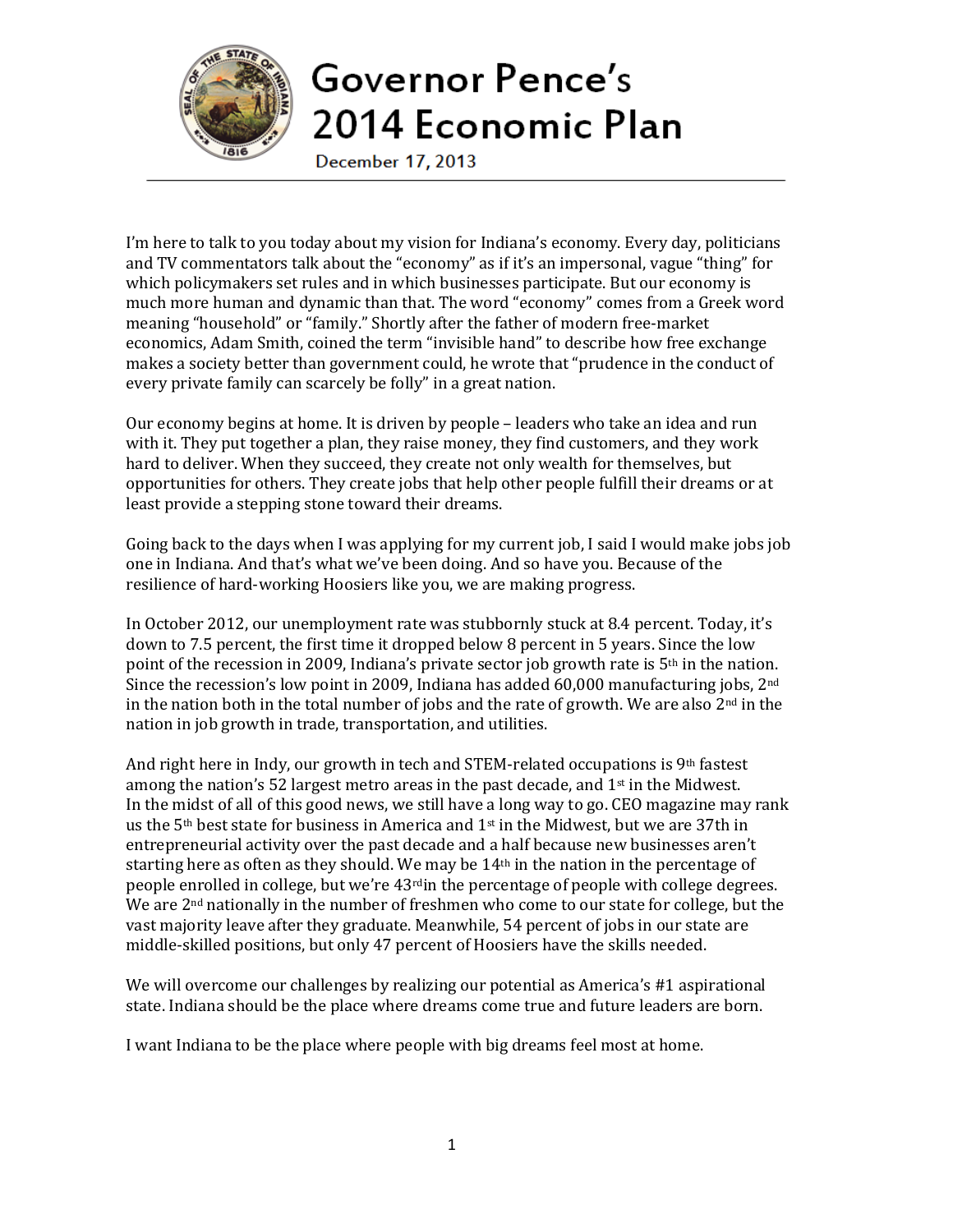To be that place, we need to focus on three things: continuing to make our environment hospitable to new investment; developing a workforce with the skills of tomorrow; and growing and attracting world-class talent.

We've begun to make progress in addressing these challenges.

Earlier this year, the General Assembly passed, and I signed, the largest state tax cut in Indiana's history, which returns nearly \$900 million back into our economy every two years instead of into the non-productive coffers of government. The tax cuts in the budget, when fully implemented, will give us the lowest tax burden in the Midwest.

Ensuring low taxes and ease of business is critical to a growing economy. But you can't cut taxes if you're not fiscally disciplined.

That's why we honestly balanced our budget, with more than \$150 million in annual surplus and \$2 billion in reserves. We've paid off \$300 million in debt in the past year and have reduced regulations by 52 percent. I hear all the time from CEOs that this kind of fiscal discipline is important in their location decisions.

Businesses are not the only ones watching how we manage our finances. We received word on December 5th that all three ratings agencies have maintained Indiana's AAA rating. None of our neighbor states can say that. And the Tax Foundation recently added us to the top ten states with the lowest tax burden.

We're just getting started. We can't afford to stand still, because in America, states are constantly competing with each other for jobs and investment.

That's why I have called on our legislature to phase out the business personal property tax.

We currently have the  $19<sup>th</sup>$  highest personal property tax rates per capita in America. This tax is a direct tax on investment. It discourages companies from investing in new technology and the expansion of their businesses. As the most manufacturing-intensive state in the nation, we are holding back new capital investment because of our business personal property tax.

Our neighbors to the east and west of us, Illinois and Ohio, don't have this tax, and Michigan is in the process of phasing it out entirely, beginning by exempting personal property purchases up to a specific level, and then phasing it out incrementally until all personal property is exempt by 2024. Moreover, many of the states that do have the tax – like Kentucky – have lower rates than we do. I hear about this repeatedly from CEOs looking to relocate in the Midwest.

Some critics have characterized getting rid of this as a tax break for big business. The truth is that all businesses – big and small – pay this tax. It's as much a tax on the new, small business as it is on a large company. The vast majority of businesses in Indiana paying this tax are small businesses – barber shops, professional photographers, coffee shops, family farms – you name it. Every type of business you can think of.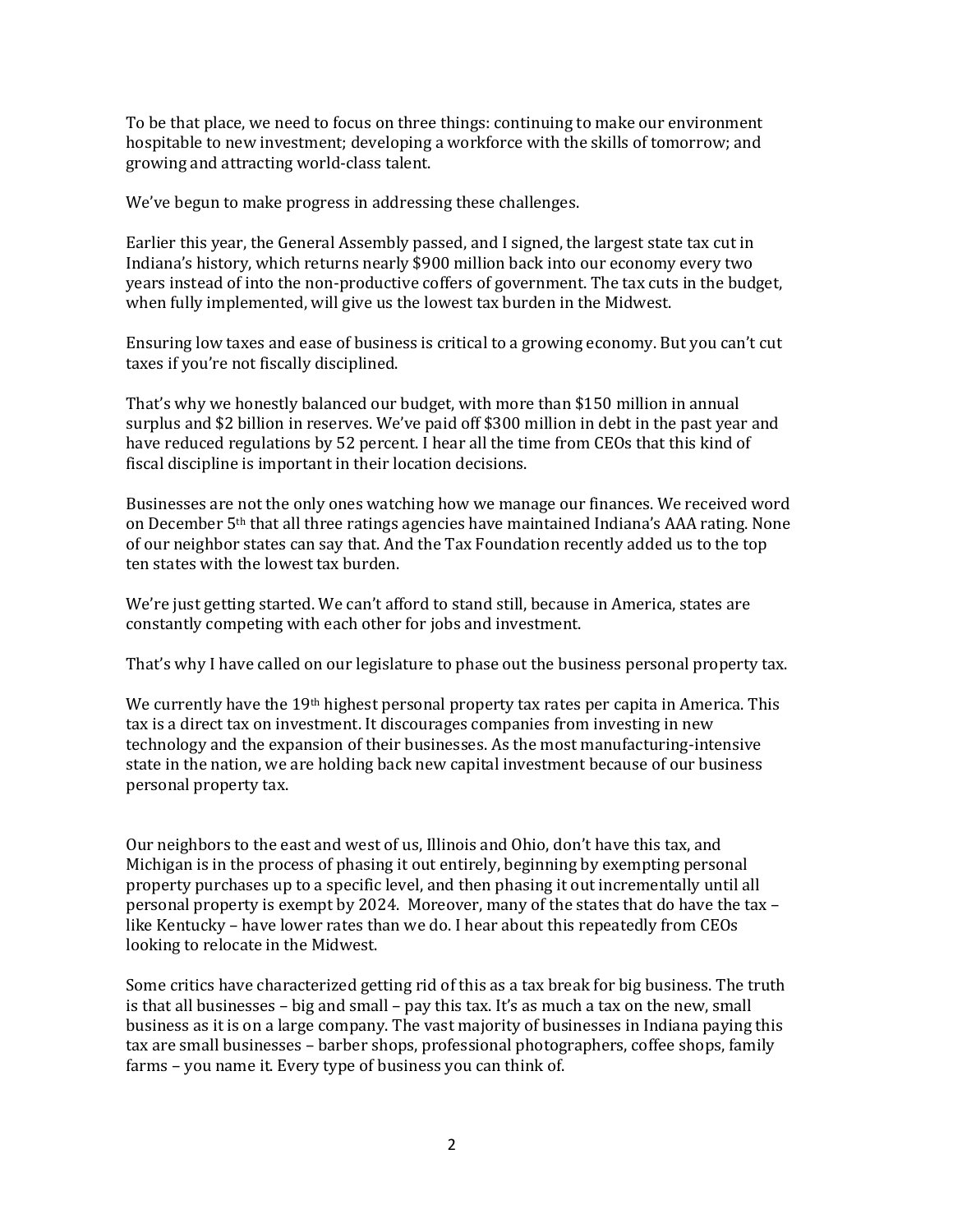The business personal property tax is a tax on their ability to invest in equipment and capital improvements that are needed to create new jobs at the local level.

Let me be clear and repeat what I have said publicly about how I think we should go about this. As we look to phase out this tax, we should do so in a way that does not burden local governments or make it harder for them to meet their obligations. We will work to empower communities and local governments in this process. Time and economic growth should be our friends here, making it possible to phase out the tax while protecting local governments.

I believe we can successfully reform this tax, but I purposely avoid laying out a single path at this point. There are a number of options for us to consider, and I believe the legislature should have a robust debate about them. For instance, we might consider eliminating the artificial 30 percent depreciation floor so companies would no longer be paying this tax indefinitely. Or we might allow our local counties to make the decision by providing them the option to eliminate or phase out the tax. Or we might consider a gradual phase-out of the tax by exempting new investments purchased after a specific date. We also could explore a combination of these strategies, such as eliminating the 30 percent depreciation floor on all new investments.

However we go about it, we should not shy away from recognizing the burden of this tax on new investment and growth for businesses in those communities.

This brings me to another important point: the economic base of our communities. We have to take the economic vitality of our state's cities seriously if we hope to remain economically competitive in the future. So I am calling on our Indiana Economic Development Corporation to conduct an assessment in 2014 of how we could raise billions of dollars in new private investment over the next decade for our centers of population and productivity.

Our idea is to bring this new investment into Indiana cities in ways that allow them to compete with dynamic, growing regional cities across the country, make them attractive places to locate new enterprises, and make them appealing for talented workers looking for a place to make a living and raise a family. Over the next year, our economic development corporation will detail evidence-based drivers of metropolitan, economic growth. The goal will be to develop options for financing this new investment in the kinds of things that attract the best talent and the most capital.

It's imperative that we do this. Our labor force in Indiana is expected to grow over the next few decades at less than half the rate of its average from 1950-2000, and our working age population is expected to decline by 5 percent by 2030.

Research by Enrico Moretti at University of California Berkeley shows that as regions attract more professional talent, the economic benefits expand the services and other sectors of the economy. Wages rise across sectors. Wealth begets wealth, even outside the sector in which it was generated.

Our assessment will also consider how to ensure the benefits of the investments in our cities extend to the outlying rural areas. Research has also shown that income and